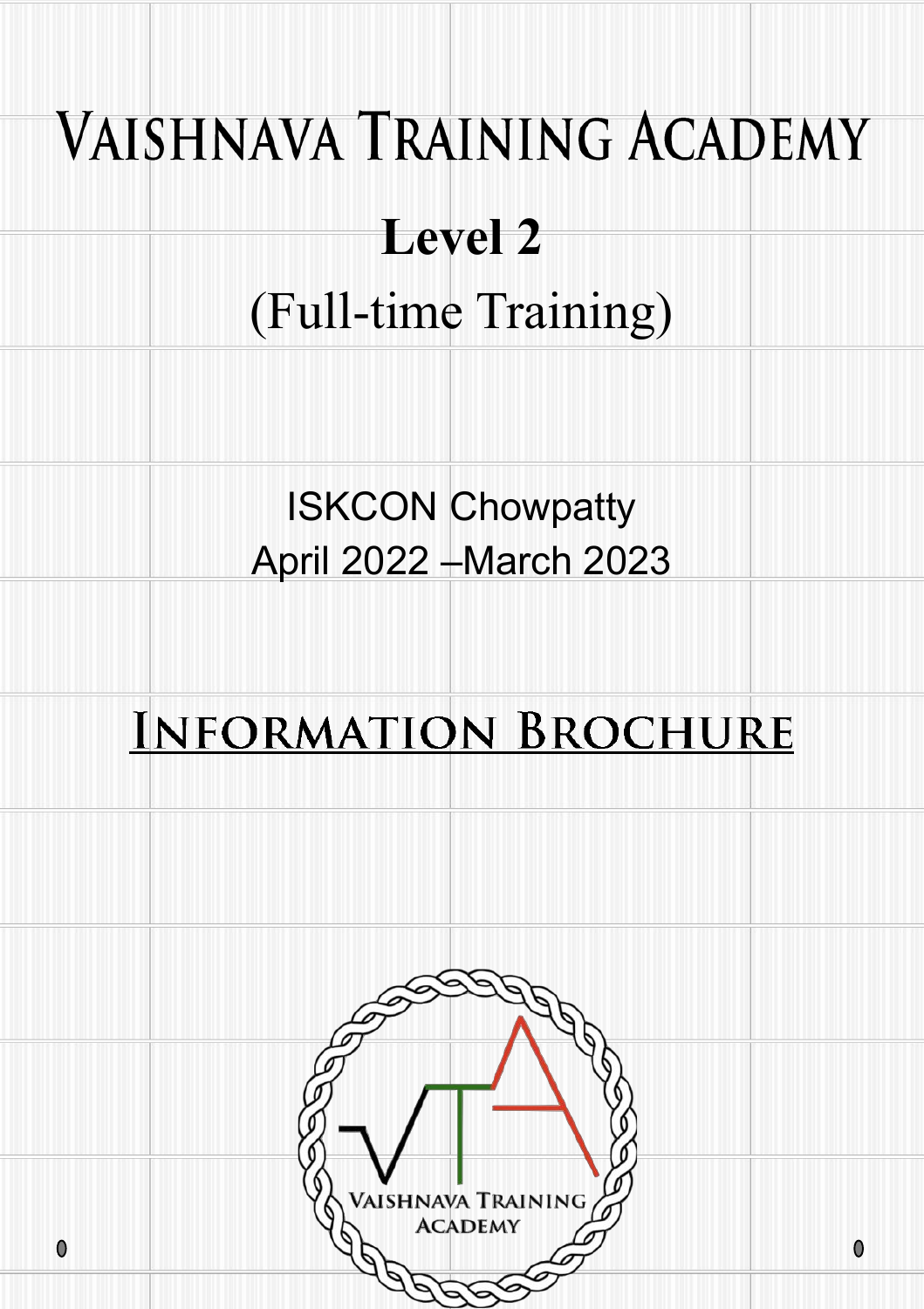### **SRILA PRABHUPADA'S EMPHASIS ON TRAINING**



#### **Letter to Hamsaduta, June 22, 1972**

"Now we have got so many students and so many temples but I am fearful that if we expand too much in this way that we shall become weakened and gradually the whole thing will become lost. Just like milk. We may thin it more and more with water for cheating the customer, but in the end it will cease to be anylonger milk. **Better toboilthe milk now very vigorouslyand make itthick and sweet, that is the best process. So let us concentrate on training our devotees very thoroughly in the knowledge of Krishna Consciousness** from our books, from tapes, by discussing always, and in so many ways instruct them in the right propositions."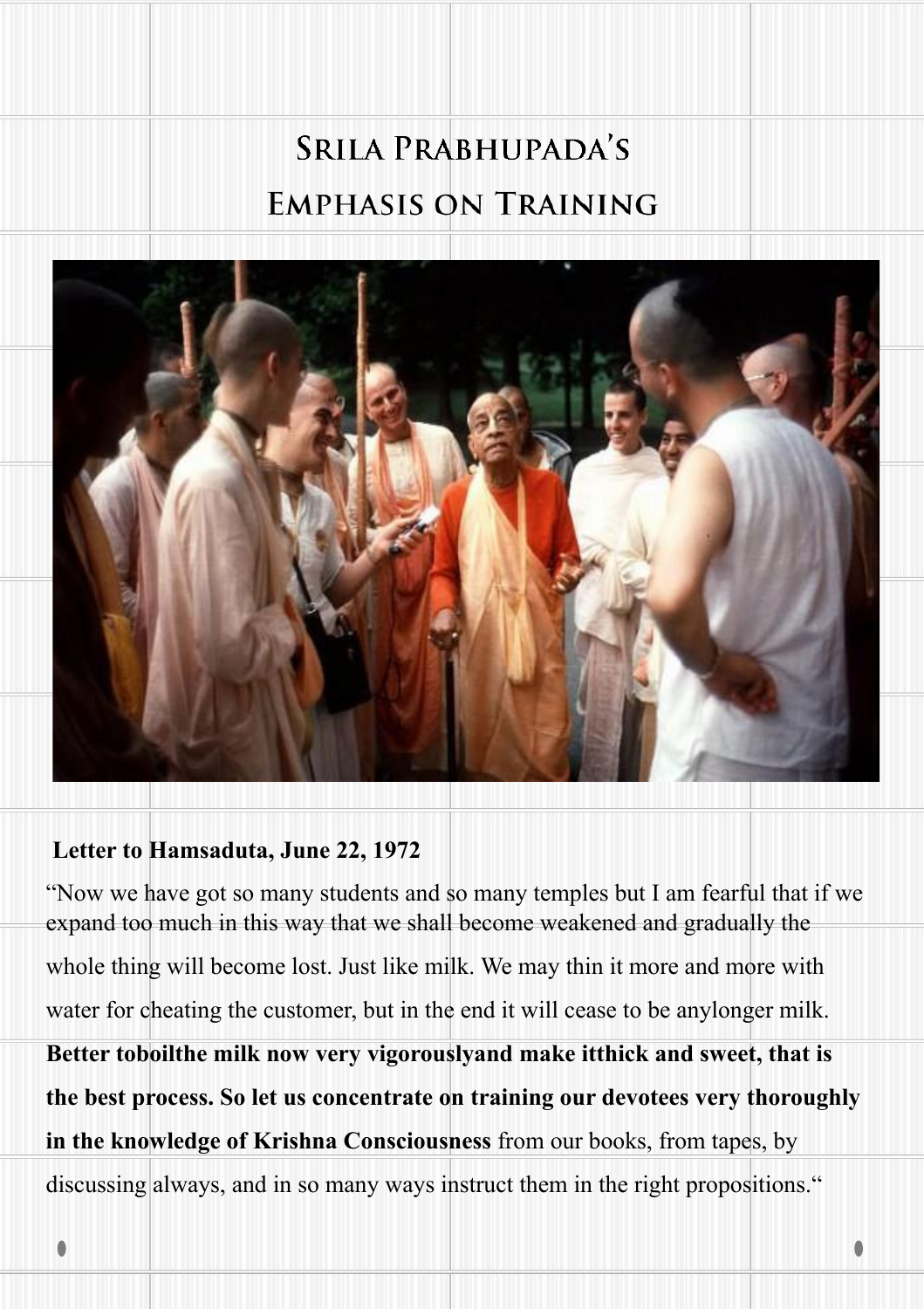## **SRILA PRABHUPADA'S**



#### **Transcendental Diary Vol. 3- Hari Sauri dasa**

Çréla Prabhupäda was pleased tohear that new Indian devotees are joining.

This is something he has wanted for a long time. Still, he doesn't want to admit

just anyone who comes along; in India many are simply attracted by the

superficial material opulence of the western devotees. Prabhupäda therefore

informed Gopäla how he could ensure a good standard of new recruits.

**"Concerning the new bhakta program, unless one is educated, we should not admit anyone and everyone without discrimination. One who has got culture and education, he can be accepted."**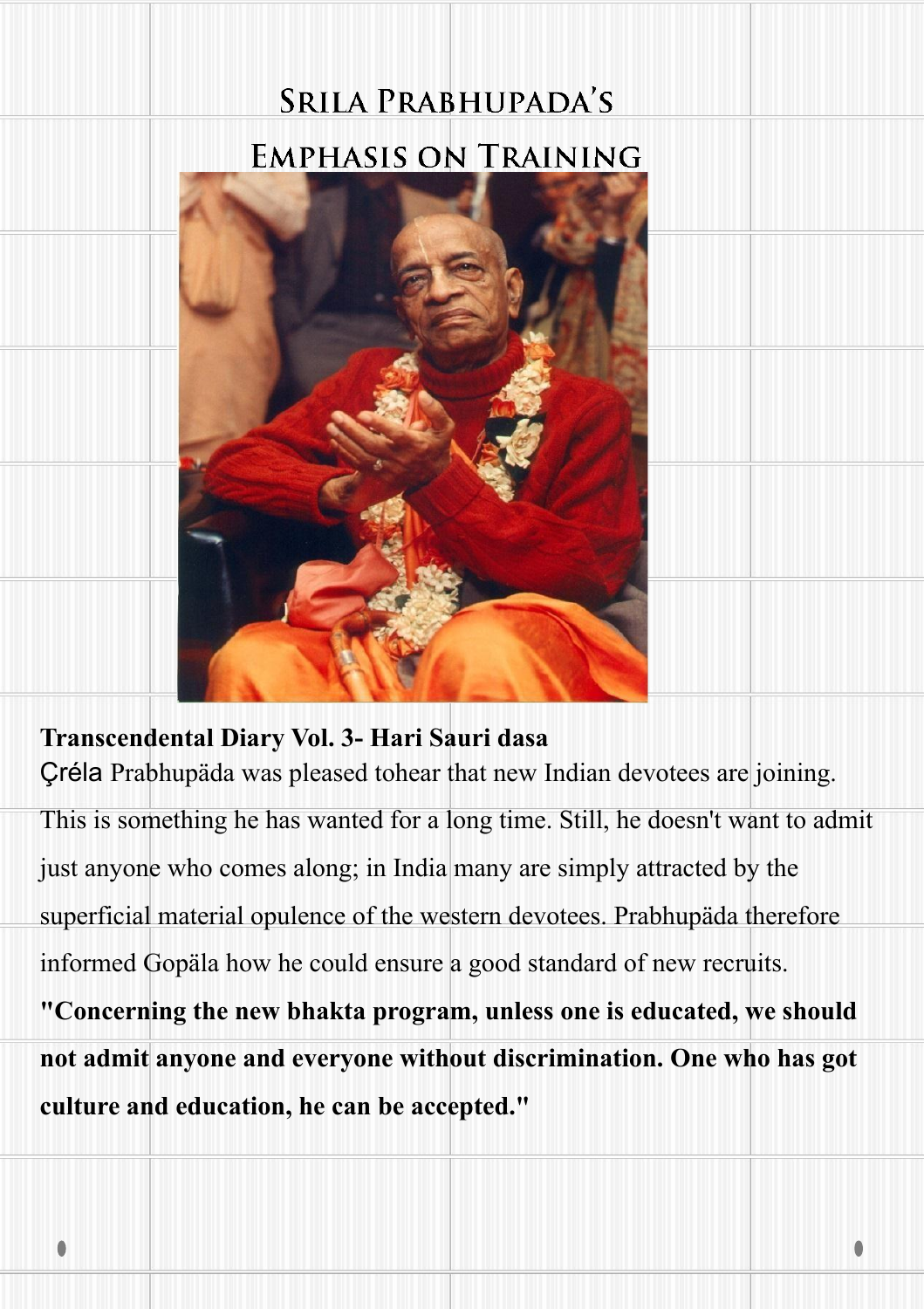## **VISION**

To expose the trainees to *brahmacari* training based on service, submission and shastra leading to cultivation of a self-inspired and self- disciplined personality who is capable of taking a responsible decision for situating oneself in a favorable (*brahmachari/ grihastha)* ashram with an aim of leading a stable and satisfied Krishna conscious life till the last breath.

### **OBJECTIVES**

- 1. Become self-inspired and self-disciplined to practice sincere Sadhana for the rest of their lives.
- 2. Develop aspiration to exhibit complete submission to the will of Guru & Vaishnavas
- 3. Exhibit chastity to the foundational principles of Ashram life
- 4. Develop an aspiration and constantly practice to acquire the qualities which are characteristic of a Vaishnava *especially* 
	- *co-operation etc.*
- 5. Exhibit basic skills in terms of Book Distribution, Deity Services, Team work
- 6. Exhibit clear knowledge of philosophy of Krishna consciousness in connection with the basic books Bhagavad Gita, NOD etc.
- 7. Maintain high standards of personal health & cleanliness
- 8. If joining *grihastha* ashram after training, as per traditional *varnasrama*  standards, able to lead ideal *grihastha* life based on pre-marriage *brahmacari* training.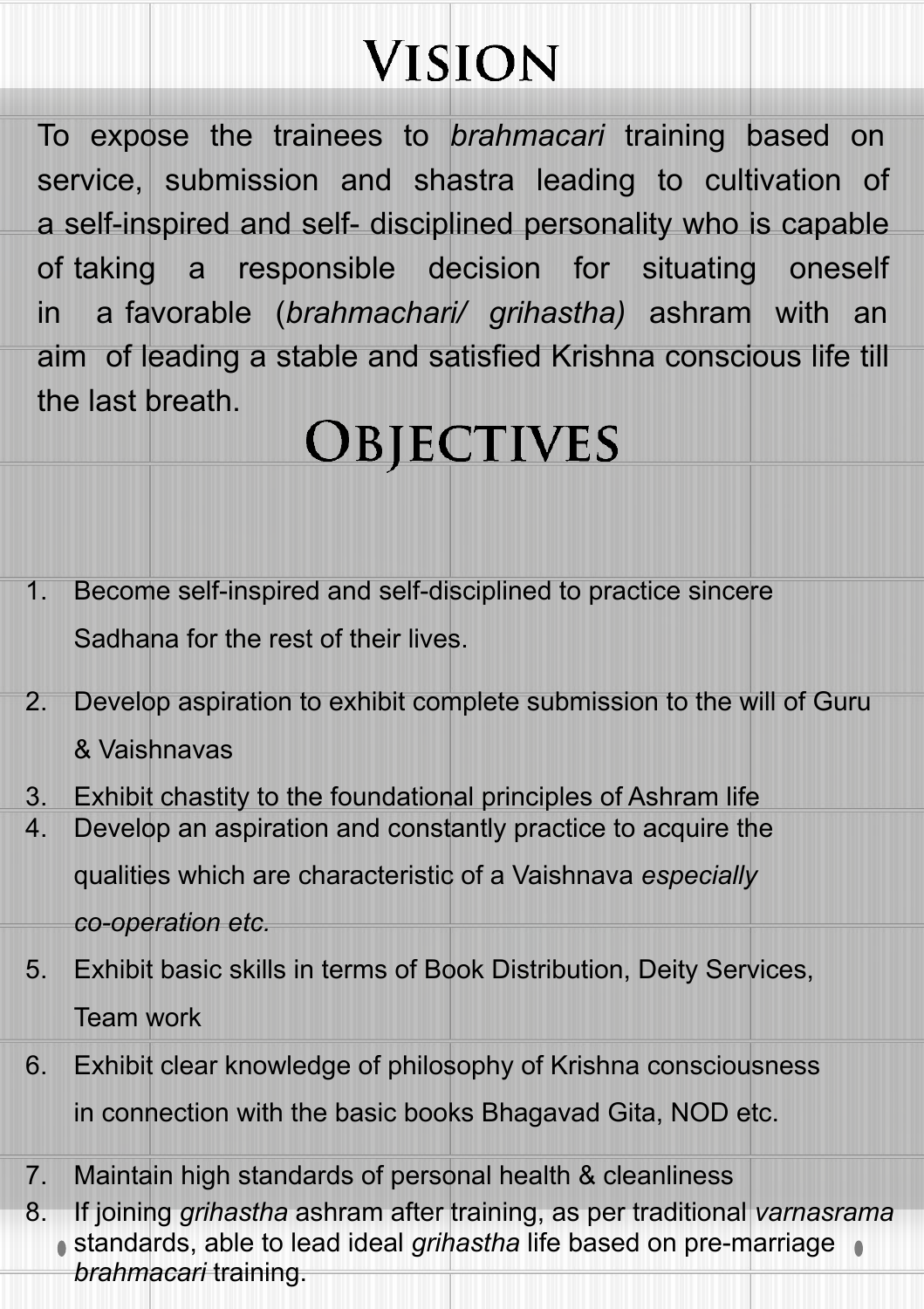#### **STAGES IN CURRICULUM DEVELOPMENT**



#### **VTA LEVEL-2 TRAINING NEEDS**

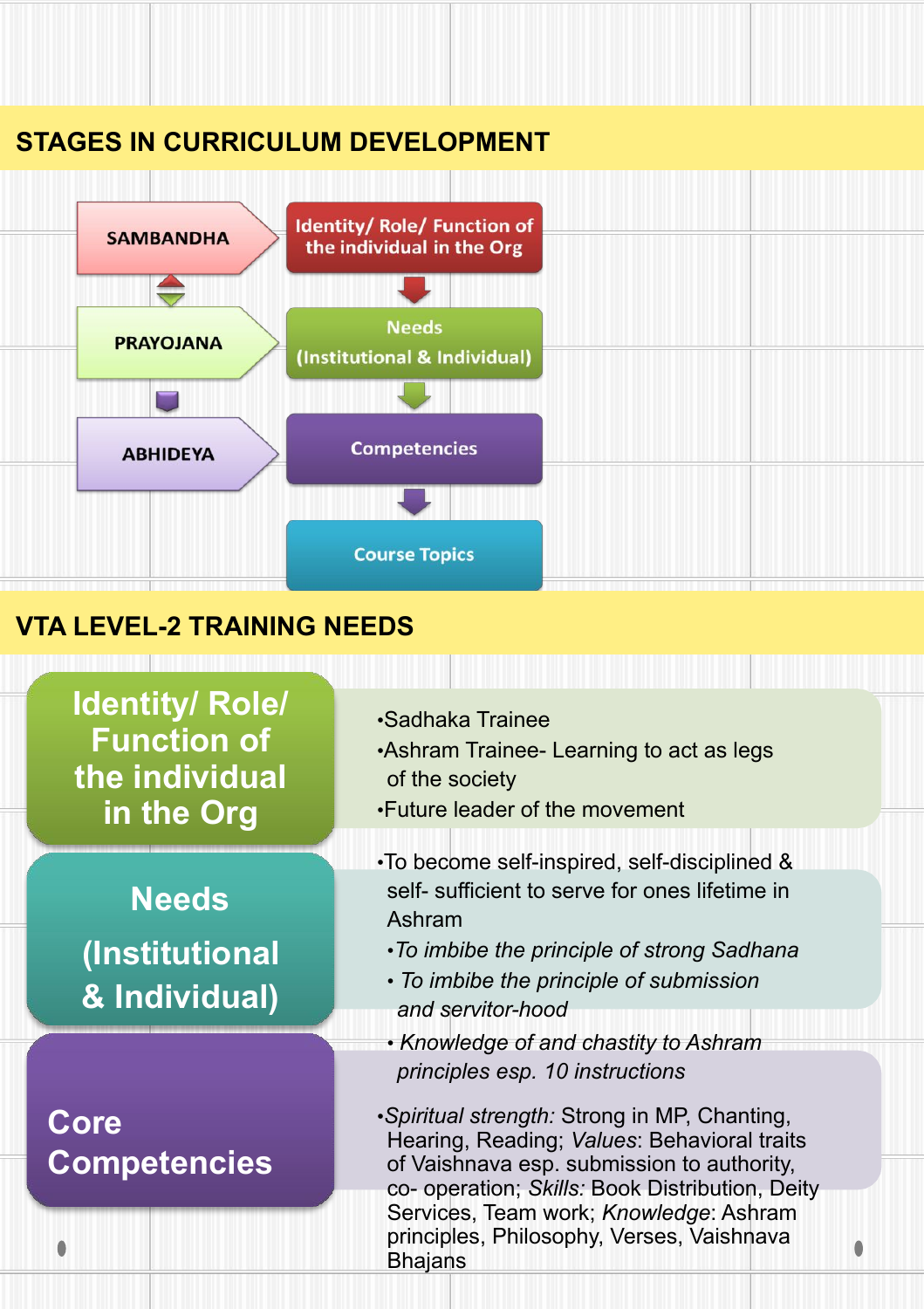#### **SCHEDULE : MONDAY TO SATURDAY**

| $\#$                    | <b>From</b>                  | To                | <b>Activity</b>                                              | <b>Comments</b>                                                                                               |
|-------------------------|------------------------------|-------------------|--------------------------------------------------------------|---------------------------------------------------------------------------------------------------------------|
|                         | 4:20AM                       |                   | Temple hall cleaning                                         | <b>Attendance</b>                                                                                             |
| $\overline{1}$          | 5:00AM                       |                   | <b>Mangal Arati</b>                                          | <b>Attendance</b>                                                                                             |
| $\frac{2}{3}$           | 6:00AM                       | 7:15 AM           | Japa                                                         | <b>Attendance</b>                                                                                             |
|                         | 7:45AM                       | 8:15 AM           | <b>Guru Puja</b>                                             | <b>Attendance</b>                                                                                             |
| $\overline{\mathbf{4}}$ | 8:15AM                       | 9:15 AM           | <b>SB Class</b>                                              | <b>Attendance</b>                                                                                             |
| $\overline{\mathbf{5}}$ | 9:15AM                       | 10:00 AM          | <b>Rest</b>                                                  |                                                                                                               |
| $6\phantom{1}$          | 10:15AM                      | 10:45 AM          | <b>Prasadam Serving</b>                                      |                                                                                                               |
| $\overline{7}$          | 10.45AM                      | 01:00PM           | <b>Personal Sadhana/Cloth</b><br>cleaning/ Lunch/Rest etc    |                                                                                                               |
| $\boldsymbol{8}$        | 01:10PM                      | 02:15PM           | Vani seva                                                    |                                                                                                               |
| $\overline{9}$          | 02:15PM                      | 3:25 AM           | <b>Cleanliness</b>                                           |                                                                                                               |
| 10                      | 03:30PM                      | 04:10 PM          | <b>Musical instruments</b><br>practice / SP Books<br>Reading | <b>Music instrument and SP</b><br>book reading alternate<br>days                                              |
| 11                      | 4:15PM                       | 5:10PM            | Yoga / Exercise                                              |                                                                                                               |
| 12                      | 05:15PM                      | 06:15PM           | <b>VTA2 Class including</b><br>Q&A                           | <b>Attendance</b>                                                                                             |
| 13                      | 06:30PM                      | 07:00PM           | <b>Dinner</b>                                                |                                                                                                               |
| 14                      | 7:00PM                       | 7:35 PM           | <b>Gaura Arati</b>                                           | <b>Attendance (Not leading</b><br>Kirtan, can lead if no one<br>is avaialbleCan lead<br><b>Narsimha Arti)</b> |
| 15                      | 7:40PM                       | 8.10 PM           | <b>Shloka Memorization</b>                                   |                                                                                                               |
| 16                      | 8:00PM                       | 8.30 PM           | <b>Krsna Book</b><br>reading/ Vaisnava<br><b>Bhajans</b>     | <b>Alternate weeks</b>                                                                                        |
| 17                      | $8:30PM -$<br><b>Onwards</b> | <b>Night rest</b> |                                                              |                                                                                                               |

in a componente que a componente a componente de componente de componente a componente de la componente de la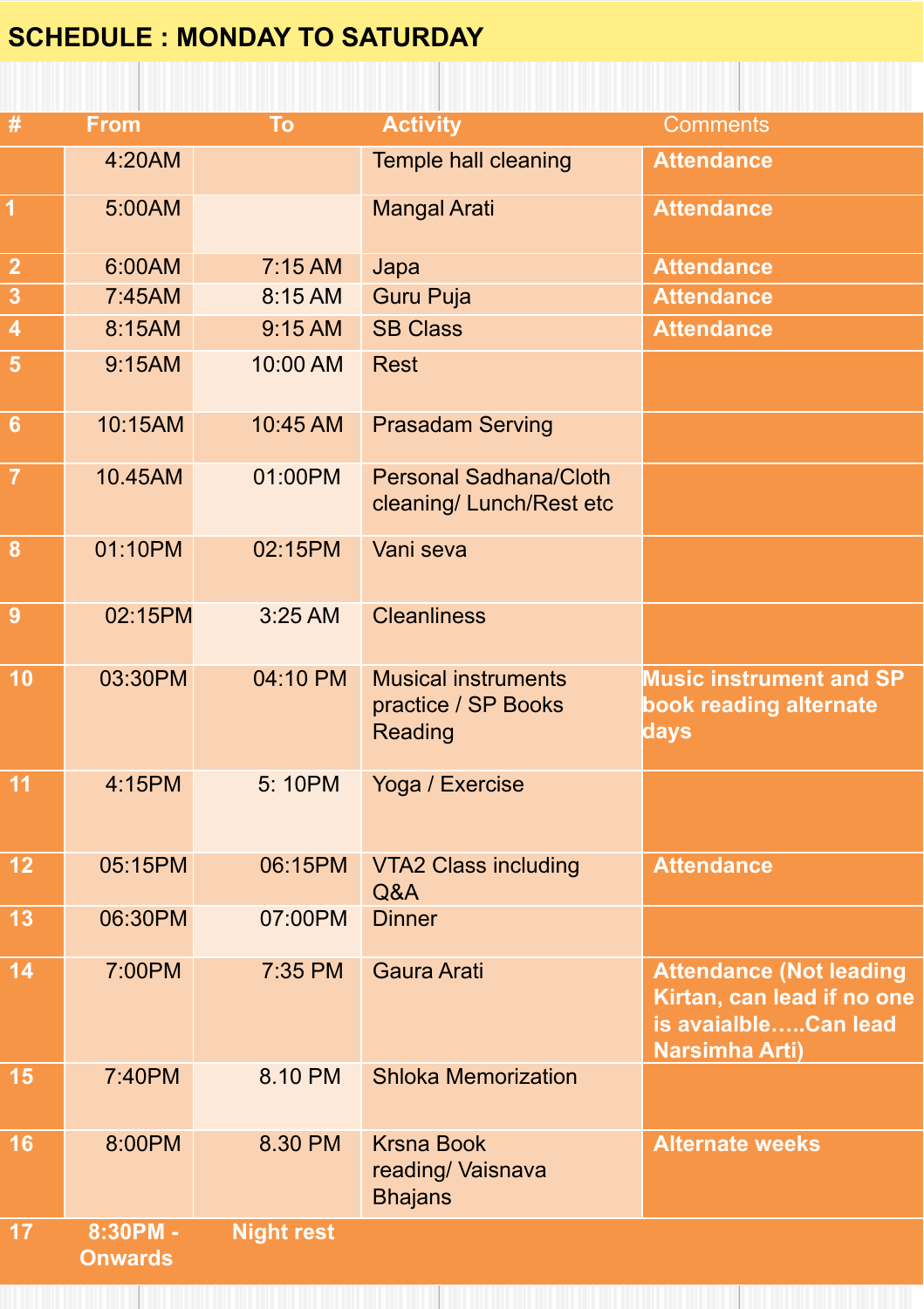#### **Remarks:**

Trainees will be subjected to a strict mobile/internet policy. Lectures will be based on scriptures with focus on application

#### **SCHEDULE: SUNDAY**

| #                         | <b>From</b> | <b>To</b> | <b>Activity</b>                                                        | <b>Remarks</b>    |  |  |
|---------------------------|-------------|-----------|------------------------------------------------------------------------|-------------------|--|--|
| 1                         | 4:55 AM     | 10:00 AM  | <b>Standard Temple</b><br><b>Morning Program</b><br><b>Schedule</b>    |                   |  |  |
| $\overline{2}$            | 10:15 AM    | 10:45 PM  | Serving                                                                |                   |  |  |
| $\overline{3}$            | 03:00 PM    | 3:30 PM   | <b>Shloka Test</b>                                                     |                   |  |  |
| $\overline{\mathbf{4}}$   | $3:45$ PM   | 4:45 PM   | Maha cleaning<br>VTA <sub>2</sub> area                                 | <b>Attendance</b> |  |  |
| 5                         | 4:45 PM     | 5:45 PM   | Vaishnav Etiquette/<br>Ista gosti                                      |                   |  |  |
| $6\phantom{1}6$           | 5:45 PM     | 7:00 PM   | Contemplation: Reflecting<br>in life from classes heard in<br>the week |                   |  |  |
| <b>No menial services</b> |             |           |                                                                        |                   |  |  |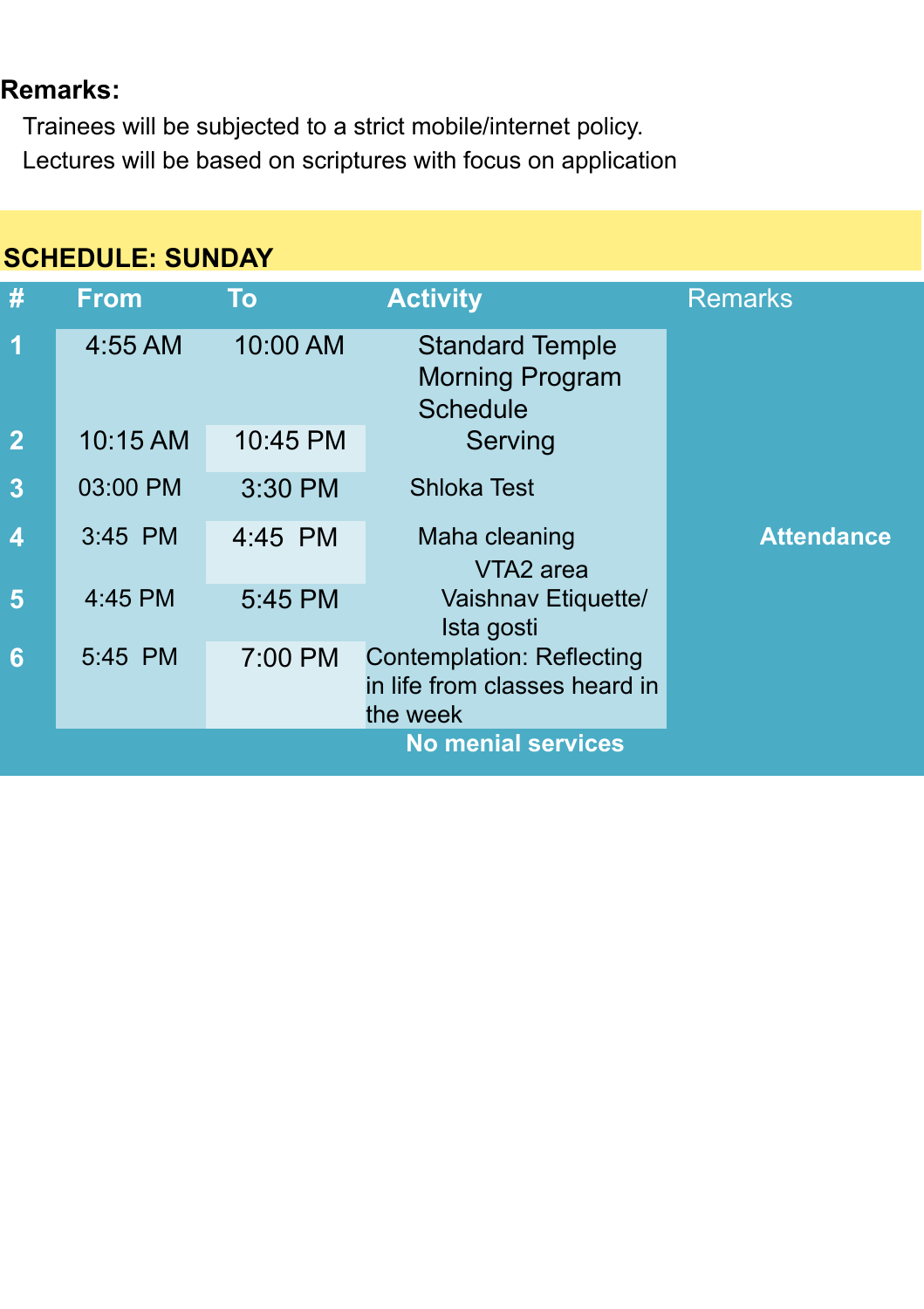#### **SCHEDULE OF YATRAS & CAMPS**

- 1. Yatra will be conducted based on principles of book distribution and sankirtan.
- 2. Camps will be conducted focused on topics viz. japa, sadachar, servant-leadership forgiveness etc.

#### **DRESS CODE**

The devotees should follow high standards of cleanliness including.,

- 1. Take minimum 2 baths per day.
- 2. Wear fresh clothes viz. dhoti, kurta
- 3. Not keep moustache, beard, long hair etc.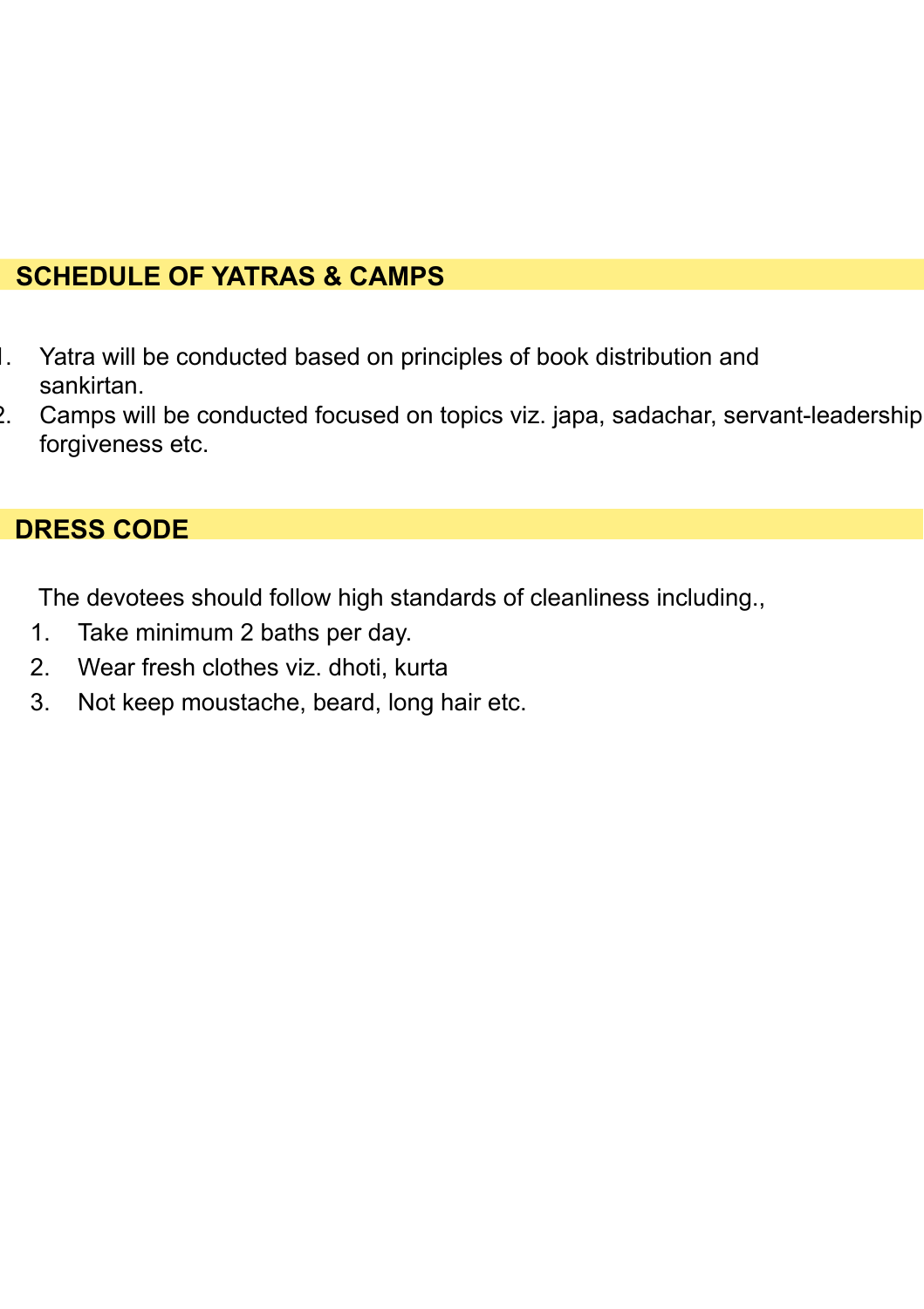# $DO'S$

- Should treat this facility as a solid training ground in Krishna consciousness.
- ✓ Should attend morning program from 4:20 AM onwards, failing which a fine will be applicable
- $\sqrt{\phantom{a}}$  Should be present in the temple hall from 5.00 AM to 9.15 AM except during breakfast time.
- Should try to maintain high levels of spiritual consciousness and avoid gossip/mundane talks.
- ✓ Should display sincerity and eagerness in rendering any allotted service in the temple.
- ✓ Should align with the temple rules and follow them strictly.
- ✓ Should keep premises clean.
- ✓ Should keep all their belongings in the allotted locker ONLY. No bag, suitcase etc. should be kept in premises.
- ✓ Clothes and other articles kept outside will be confiscated. Confiscated items will be returned after paying stipulated fine.
	- One must get prior permission from VTA Admin for leave, whenever one leaves temple campus overnight.

٥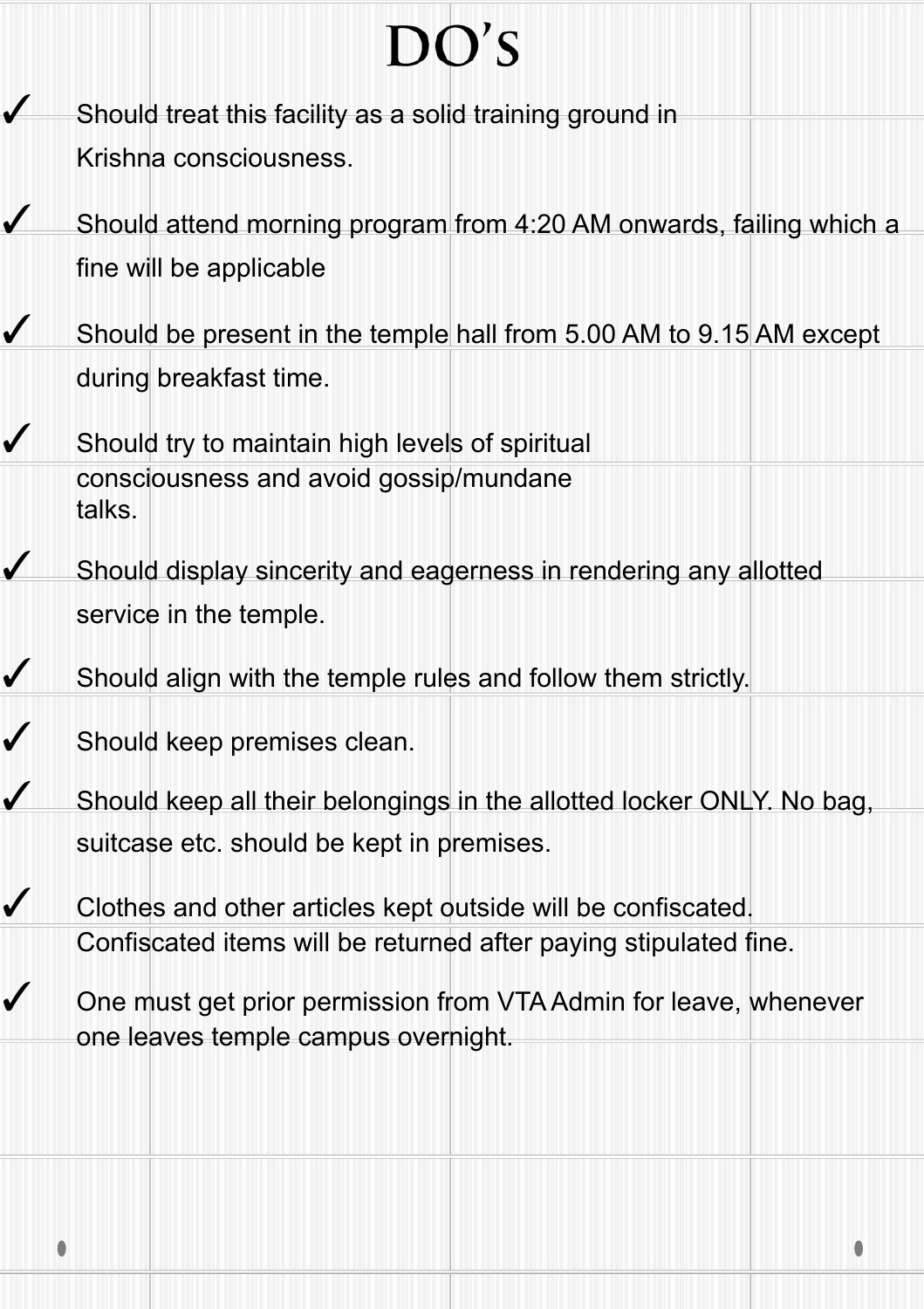# **DON'TS**

- -Should not engage in unnecessary gossip.
- -Should not borrow/ lend money from fellow trainees.
- -Should not invite his non-trainee friends into premises or ashram area.
- -Should not request use of temple e-mail/ computers, fax/ telephone etc.
- -Should not keep their clothes and other items hanging here and there.
- -Should not stay overnight outside, without prior permission from Admin.

٥

-Should not sleep in lockers area during the night.